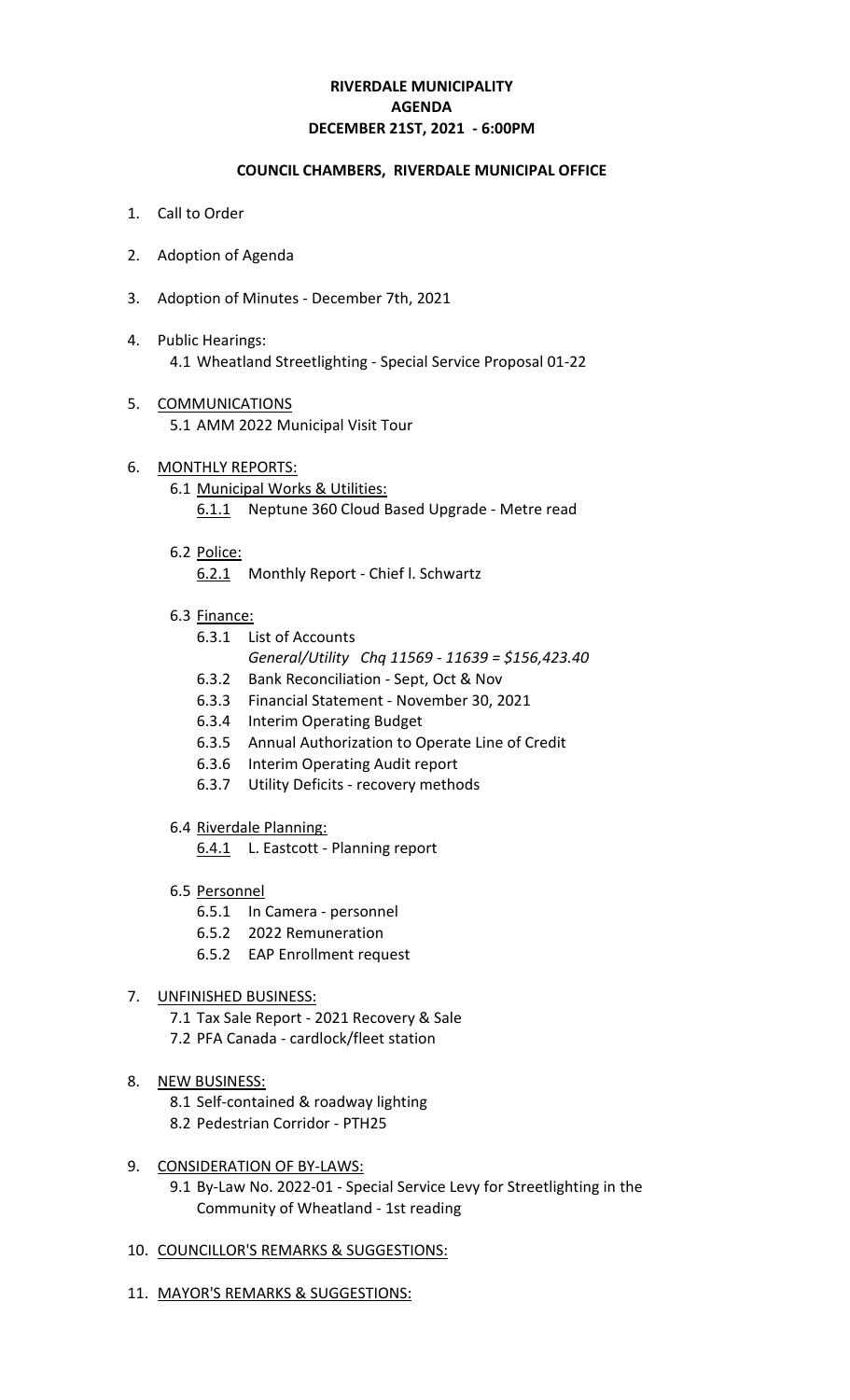# 12. CHIEF ADMINISTRATIVE OFFICER'S REPORT:

# 13. ADJOURNMENT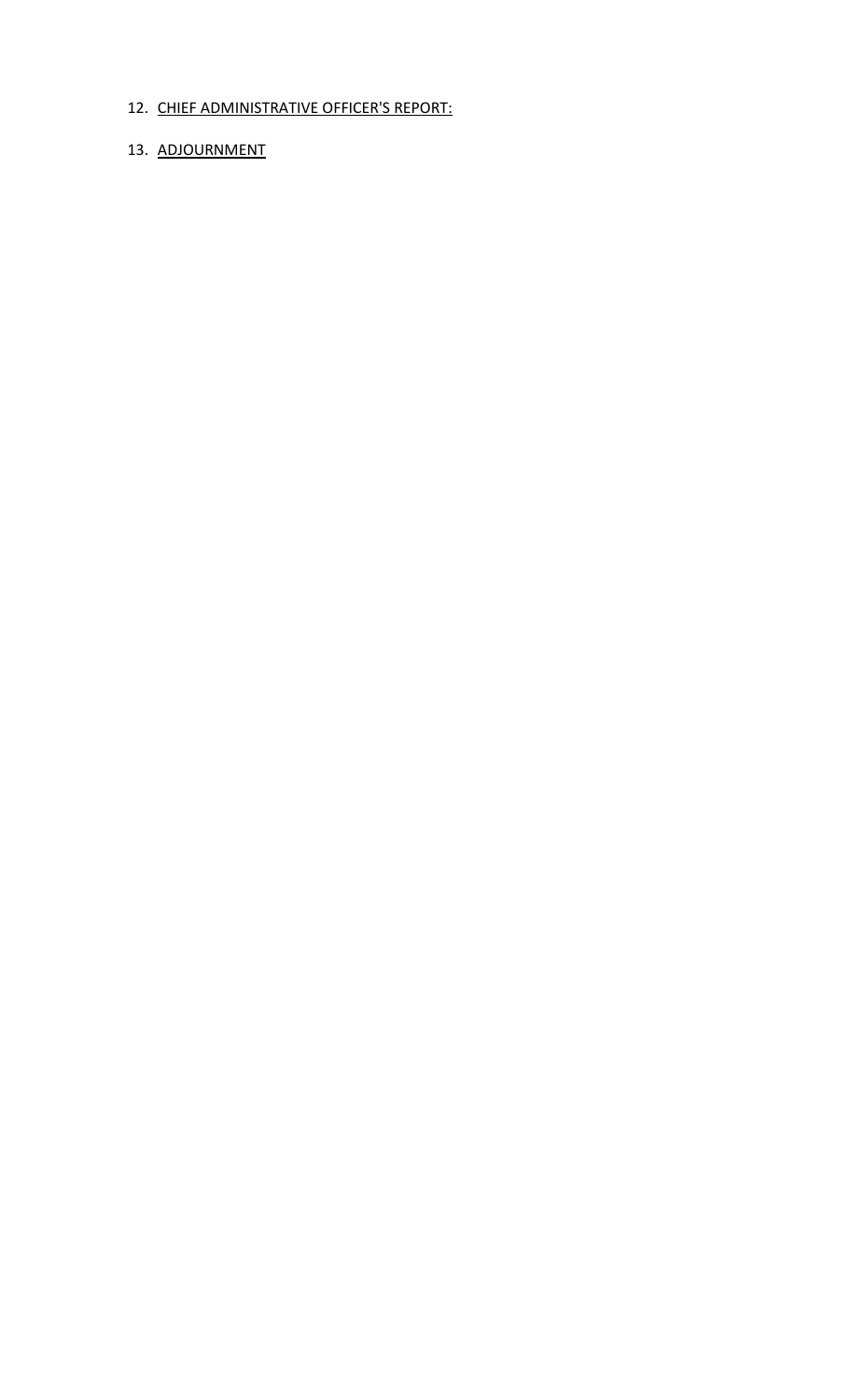# **RIVERDALE MUNICIPALITY**

The minutes of the regular meeting of Council for Riverdale Municipality held in the Council Chambers on the 21<sup>st</sup> day of December 2021.

Mayor Todd Gill called the meeting to order at 6:00 p.m. with the following members of Council in attendance:

Councillor Ian Dyer Councillor Alastair McFadden Councillor David Creighton Councillor Ken Tait Councillor Everett Smith Councillor Dave Falkevitch

Chief Administrative Officer Kat Bridgeman recorded the minutes.

## No. 246-21 GILL- SMITH Be It Resolved that the regular meeting agenda dated December 21<sup>st</sup>, 2021 be adopted as presented;

Be It Further Resolved that the agenda form part of the minutes.

CARRIED

No. 247-21 DYER-TAIT Be It Resolved that the minutes of December  $7<sup>th</sup>$ , 2021 be adopted as circulated.

CARRIED

# **DELEGATION:**

#### **4. PUBLIC HEARING:**

4.1 Public Hearing – Special Service Proposal – 6:30pm

No. 248-21 SMITH-TAIT Be It Resolved That the Council for Riverdale Municipality recess the Regular Meeting of Council at 6:30 pm to sit as a Public Hearing to hear representation on Special Service Proposal No. 01-22.

# CARRIED

No. 249-21 FALKEVITCH-SMITH Be It Resolved that Council Close the Public Hearing and re-open the regular meeting at 6:35 pm.

CARRIED

# **6. MONTHLY REPORTS:**

# **6.1 Public Works**

6.1.1 Neptune 360 Cloud Based Upgrade - Metre read

No. 250-21 TAIT-DYER Whereas the current Trimble metre reader has become obsolete and is no longer serviceable;

> Therefore Be It Resolved That Council approve the upgrade to the Neptune 360 Cloud Based System/R900 Belt Clip, at the discounted rate valid to Dec 31, 2021 with an annual subscription.

CARRIED

**6.2 Police**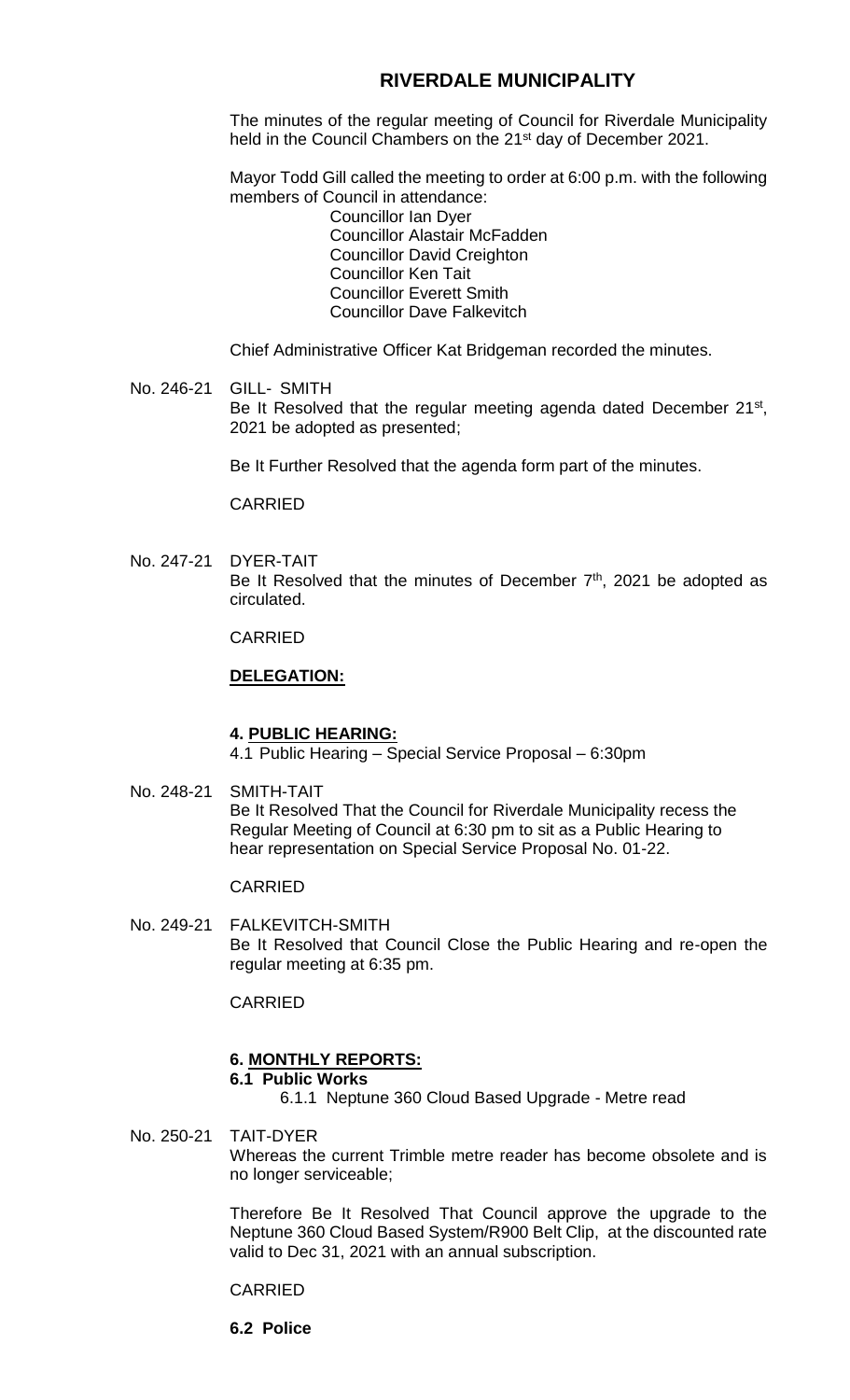#### **6.3 Finance 6.3.1 List of Accounts**

No. 251-21 CREIGHTON-SMITH Be It Resolved that the List of Accounts submitted to Council and having been certified by said council and totaling the sum of \$156,423.40 being cheques numbered 11569 to 11639 be hereby passed for payment.

# CARRIED

# **6.3.2 Bank Reconciliation**

No. 252-21 SMITH-TAIT Be It Resolved That the Bank Reconciliation for the General/Utility account September, October & November, 2021 be hereby adopted as presented.

# CARRIED

# **6.3.3 Financial Statement**

No. 253-21 DYER-MCFADDEN Be It Resolved That the financial statement for the period ended November 30<sup>th</sup>, 2021 be hereby adopted as presented.

# CARRIED

# **6.3.4 Interim Operating Budget**

GENERAL OPERATING REQUIREMENTS

No. 254-21 MCFADDEN-FALKEVITCH Whereas Section 163 of the Municipal Act provides for Council to adopt an interim budget of all operating and capital expenditures of the municipality for the period January 1, 2022 until the adoption of the annual budget.

> Now Therefore Be It Resolved that the following provisional estimates be hereby adopted.

| GENERAL OPERATING REQUIREMENTS                           |            |
|----------------------------------------------------------|------------|
| <b>General Government Services</b>                       | 105,000.00 |
| <b>Protective Services</b>                               | 90,000.00  |
| <b>Transportation Services</b>                           | 85,000.00  |
| <b>Environmental Services</b>                            | 30,000.00  |
| <b>Public Health &amp; Welfare Services</b>              | 15,000.00  |
| <b>Environmental Development Services</b>                | 6,000.00   |
| <b>Economic Development Services</b>                     | 5,000.00   |
| <b>Recreational and Cultural Services</b>                | 165,000.00 |
| <b>Fiscal Services</b>                                   | 10,000.00  |
| <b>GENERAL CAPITAL REQUIREMENTS</b><br>Borne by Reserves | 100,000.00 |
| UTILITY OPERATING REQUIRMENTS                            |            |
| <b>Water Supply</b>                                      | 50,000.00  |
| Sewage Collection and Disposal                           | 20,000.00  |
| <b>Contributions to Capital</b>                          | 25,000.00  |
| UTILITY CAPITAL REQUIRMENTS<br>Borne by Reserves         | 30,000.00  |
|                                                          |            |

CARRIED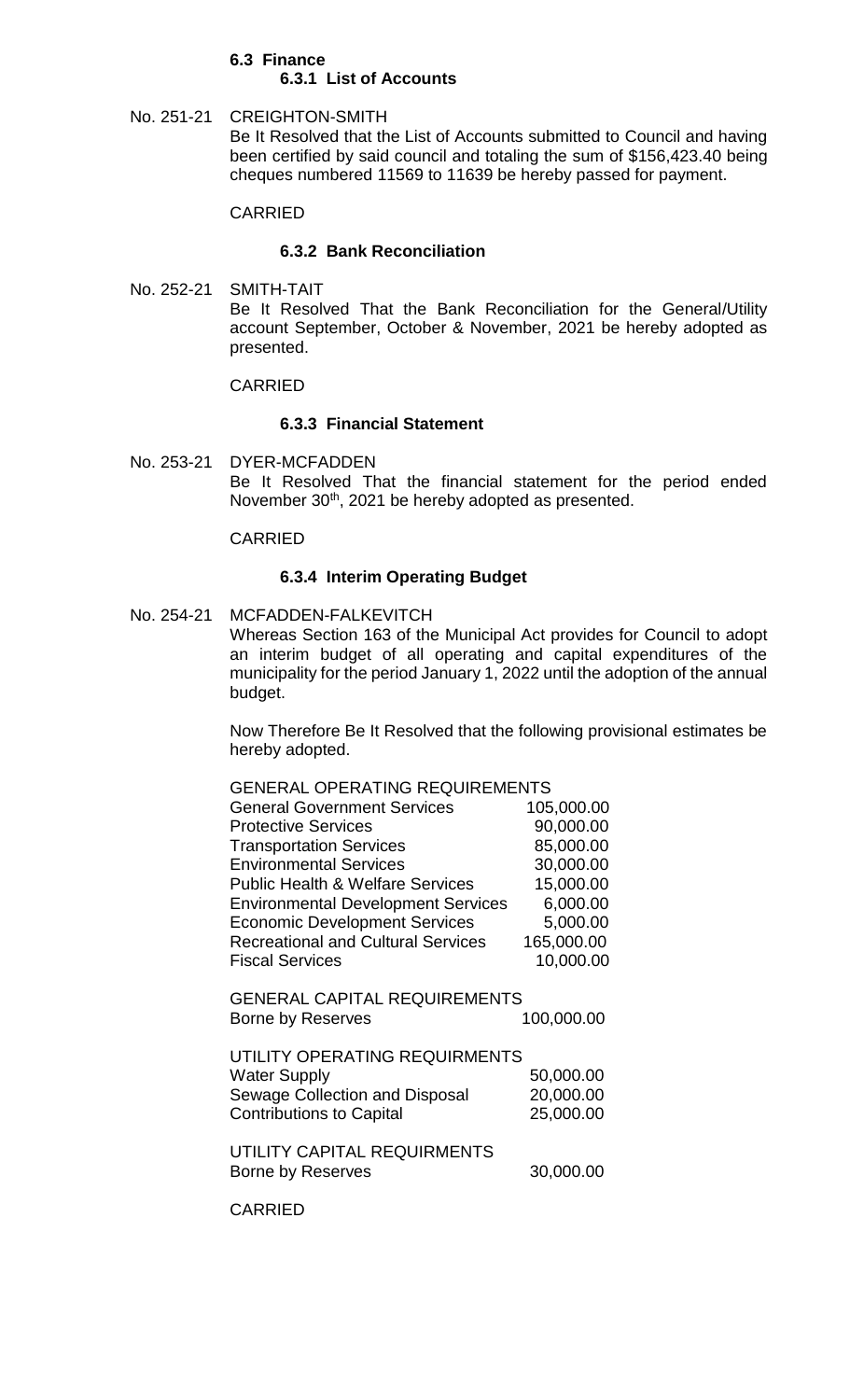# **6.3.5 Annual Authorization to Operate a Line of Credit**

#### No. 255-21 FALKEVITCH-CREIGHTON

WHEREAS 173(1) of the Municipal Act provided that, "A Council may by resolution borrow money for the operating expenses during a fiscal year, but the amount borrowed must not exceed that amount collected in taxes and grant in lieu of taxes in the previous fiscal year";

AND WHEREAS the Council of Riverdale Municipality (herein called "the Corporation") deems it necessary to borrow the sum of One Million Five Hundred Thousand Dollars (\$1,500,000.00) to meet the current expenditures of the Corporation for the fiscal year 2022 until such time as the taxes levied therefore are collected;

AND WHEREAS the total amount of the taxes collected by the Corporation last year was the sum of Two Million, Six Hundred and One Thousand, Seven Hundred and Thirteen Dollars (\$2,601,713.07).

NOW THEREFORE it is hereby enacted by the Corporation of Riverdale Municipality as follows:

1. THAT the Mayor and Treasurer of the Corporation be and they are hereby authorized to borrow under the seal of the Corporation from the Westoba Credit Union Ltd. (herein called "the Credit Union") the sum of One Million Five Hundred Thousand Dollars (\$1,500,000.00), for the purpose of aforesaid and to pay or agree to pay interest thereon, or on so much thereof as remains from time to time unpaid, calculated at the Credit Union's prime interest rate per annum in effect from time to time plus arranged % per annum, as well after as before maturity, default and judgment, with interest on overdue interest at the same rate as the principal.

2. THAT the amount so borrowed with interest aforesaid be evidenced by either of the following means:

a) by one or more promissory notes under the seal of the corporation and signed by the Mayor and Treasurer thereof and given to the Credit Union, or

b) by overdraft on the account of the corporation with the Credit Union by cheques signed by the Mayor and Treasurer thereof.

3. THAT the Corporation hereby mortgages, assigns, transfers, pledges and hypothecates to the said Credit Union the taxes of the Corporation for the present year for municipal, school or the purposes of The Minister of Local Government as additional security for the repayment of the amount so borrowed for any of such respective purposes.

4. THAT the Corporation shall deposit said taxes with the Credit Union as collected in a special account as collateral security for payment of the amount so borrowed and interest, but the Credit Union shall not be restricted to the said taxes for payment of the sum borrowed hereunder, nor shall it be bound to wait for repayment of said sum until said taxes are collected, or be required to see that they are deposited or applied as aforesaid.

5. THAT the amount so borrowed and interest shall be payable within the current fiscal year.

6. THAT the Mayor and Treasurer are hereby authorized to give to the said Credit Union in the name, on behalf of and under the seal of the Corporation as security for the moneys so borrowed, and interest thereon, a covenant or agreement containing a clause that all taxes levied or to be levied by the Corporation for the present year be and they are hereby pledged, hypothecated, mortgaged, transferred and assigned to the Credit Union as security for said loan and interest thereon and are charged as a first charge with repayment of such loan and interest, or a clause to like effect; and that said taxes shall be deposited forthwith on being collected in the Credit Union to the credit to the Corporation in a special account as collateral security for said advance.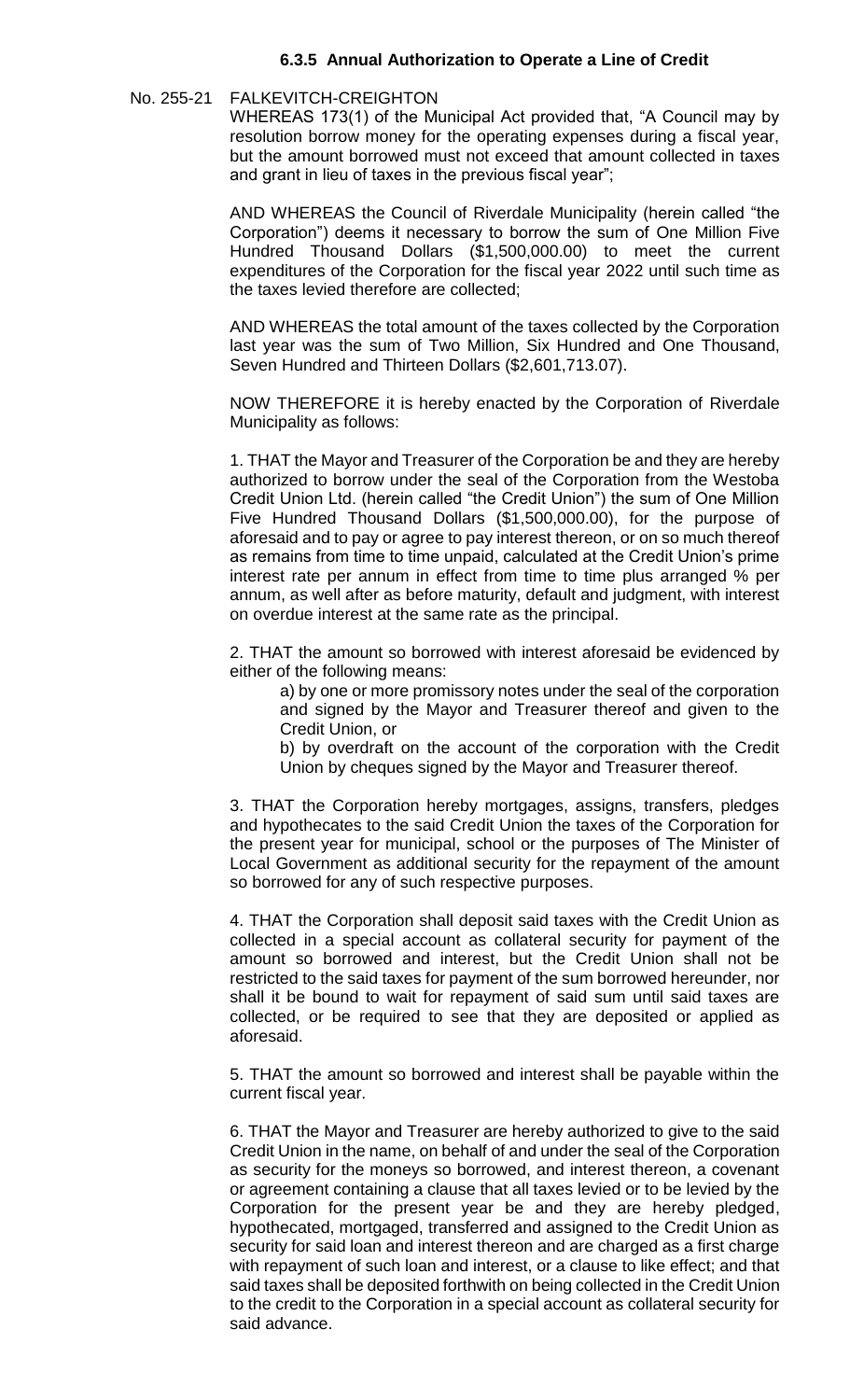7. THAT nothing herein or in said covenant or agreement contained shall waive, prejudicially affect or exclude any right, power, or security by statute, common law or otherwise given to or implied in favor of the said Credit Union.

## CARRIED

- 6.3.5 Interim Operating Audit report Reviewed & Filed
- 6.3.6 Utility Deficit Recoveries For further Review

#### **6.4 Riverdale Planning**

#### **6.5 Personnel (Liaison)**

6.5.1 In Camera - personnel

No. 256-21 DYER-MCFADDEN Be It Resolved That Council recess the regular meeting to sit in camera as a Committee of the Whole to discuss personnel matters.

> Be It Further Resolved That all matters discussed are to be kept confidential.

#### CARRIED

No. 257-21 CREIGHTON-SMITH Be It Resolved That Council come out of Committee of the Whole and continue with the regular meeting.

#### CARRIED

6.5.2 2022 Remuneration

No. 258-21 MCFADDEN-DYER Be It Resolved That Council adopt the 2022 Remuneration Policy as presented.

### CARRIED

6.5.3 EAP request - TABLED

#### **7. UNFINISHED BUSINESS:**

#### **7.1 Tax Sale report – 2021 Tax Arrears Recovery & Tax Sale**

No. 259-21 FALKEVITCH-SMITH Be It Resolved That Council have reviewed and approve the 2021 Tax Arrears Recovery Tax Sale report submitted by TAXervice.

#### CARRIED

**7.2 PFA Canada** – Reviewed & Filed

#### **8. NEW BUSINESS:**

#### **8.1 Self-contained and Roadway lighting**

No. 260-21 MCFADDEN-TAIT

Be It Resolved That application be made to Manitoba Hydro to disconnect the self-contained and roadway lights identified under Riverdale Municipality Acct # 8059020 6516501 and Acct # 8096745 6541984 effective December 31<sup>st</sup>, 2021.

# CARRIED